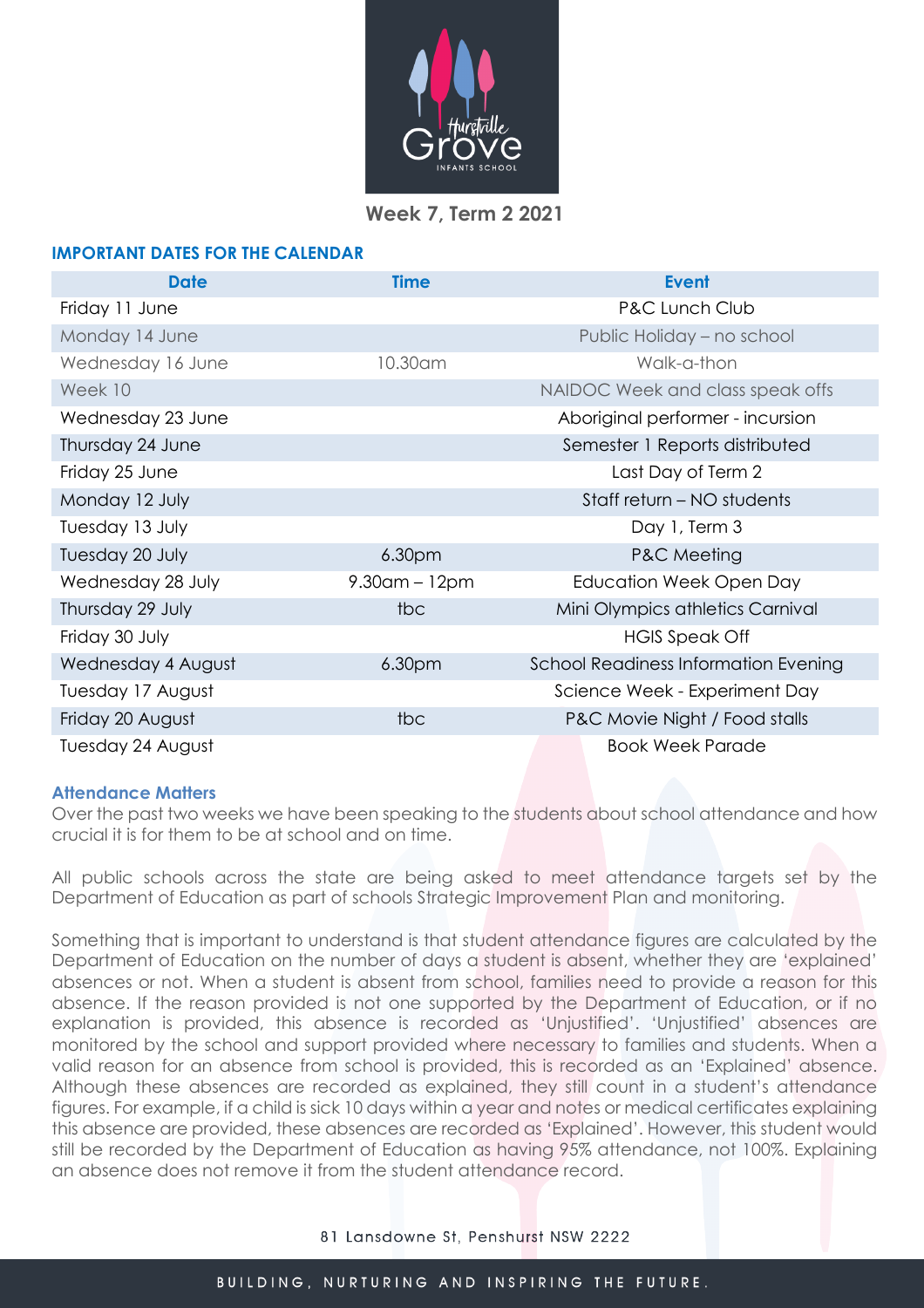

When reviewing our attendance data, it was evidenced that late attendance at HGIS had increased and we believe it is an area that we can work on alongside you and your child/ren to easily improve. We believe this to be true as most reasons behind late arrivals have been recorded as being from sleeping in, not being organised and students being distracted by the TV/technology or not following their parent's instructions. We will be regularly reminding your children of the consequence on their education from late arrivals and full day absences (please see the tables below). Each Friday we will also be celebrating improved partial attendance across the school and monitoring the frequency learning is interrupted due to late attendance. This strategy will not identify individual students; however, it is aimed to provide them with autonomy in their access to education and motivate them to promptly get ready each morning. In a week, this strategy has already seen a marked improvement in late arrivals to school and we hope to see this trend continue. The students have been informed that improved attendance will result in class lunch parties at the end of each term.

Some strategies to ensure your child arrives at school on time each day:

- Set the families alarm 10 minutes earlier
- Pack bags the night before (we know lunch boxes will still need to go in in the morning)
- Consistent sleep routines. It is recommended that children under 7 are in bed by 7.30pm
- No TV or devices in the morning or at least prior to the morning routine being complete
- Aim to have your child at school by 9am. This allows time for goodbyes and time for your child to socialise with their peers before the bell

If you have any questions about student attendance, please do not hesitate to contact us at school. Attendance targets are a new component of our Strategic Improvement Planning cycle, and as a result, they are generating a great deal of discussion. We look forward to working with our community to maximise student attendance and learning outcomes.



BUILDING, NURTURING AND INSPIRING THE FUTURE.